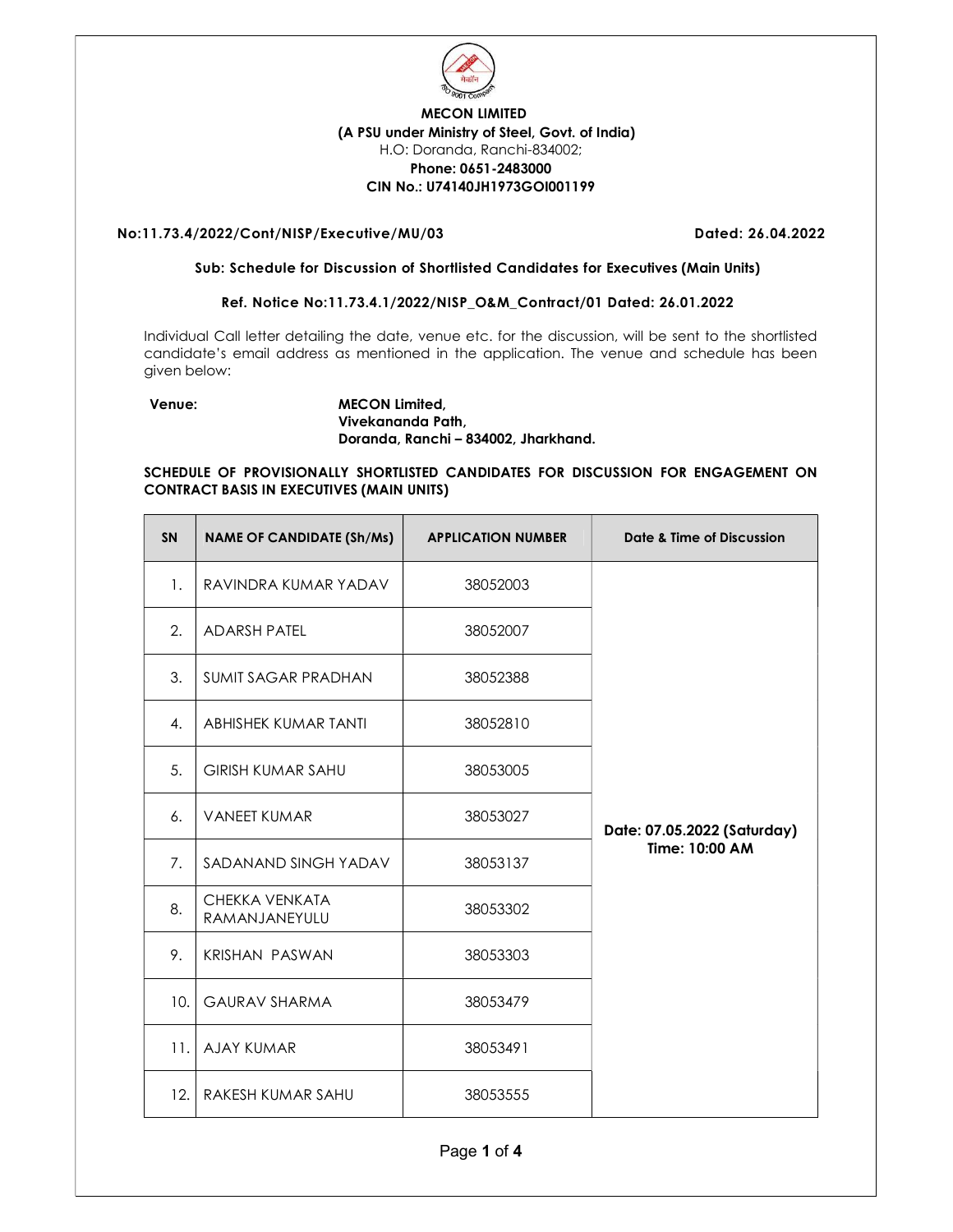| SN   | <b>NAME OF CANDIDATE (Sh/Ms)</b>          | <b>APPLICATION NUMBER</b> | Date & Time of Discussion                     |
|------|-------------------------------------------|---------------------------|-----------------------------------------------|
| 13.  | RAJESH PRASAD                             | 38053557                  | Date: 07.05.2022 (Saturday)<br>Time: 10:00 AM |
|      | 14. AJAYA KUMAR DASH                      | 38053584                  |                                               |
| 15.  | SATISHKUMAR DANGETI                       | 38053598                  |                                               |
| 16.1 | SANJAY VASANT PESHKAR                     | 38053605                  |                                               |
| 17.1 | <b>LUCKY RANA</b>                         | 38053687                  |                                               |
| 18.  | <b>DIPESH CHANDRAKANT</b><br><b>DUBEY</b> | 38051335                  |                                               |
| 19.  | ARUN KUMAR RATHORE                        | 38051345                  |                                               |
| 20.  | <b>VIJAY KUMAR</b>                        | 38051506                  |                                               |
| 21.  | KHILESH KUMAR                             | 38052219                  |                                               |
| 22.  | <b>HARIOM DAS VAISHNAV</b>                | 38052268                  |                                               |
| 23.  | ANAND KUMAR                               | 38052307                  |                                               |
| 24.  | SRIKANTA PUHAN                            | 38052538                  |                                               |
| 25.  | RAJESH DEVCHAND<br><b>CHACHERE</b>        | 38052608                  |                                               |
| 26.  | NITISH KUMAR                              | 38052670                  |                                               |
| 27.  | <b>ADDITY VIVEK</b>                       | 38052717                  |                                               |
|      | 28. PRADEEP KUMAR BHUYAN                  | 38052750                  |                                               |
|      | 29. ASHOK KUMAR DHAKER                    | 38052953                  |                                               |
|      | 30. DIPAK YADAV                           | 38053166                  |                                               |
| 31.1 | YELLAPU M N V CHANDU                      | 38050996                  | Date: 07.05.2022 (Saturday)<br>Time: 10:00 AM |
|      | 32. RAMESH KUMAR                          | 38052296                  |                                               |
| 33.1 | RAKESH                                    | 38052528                  |                                               |
|      | 34. PERUPANGA NAGARAJU                    | 38052838                  |                                               |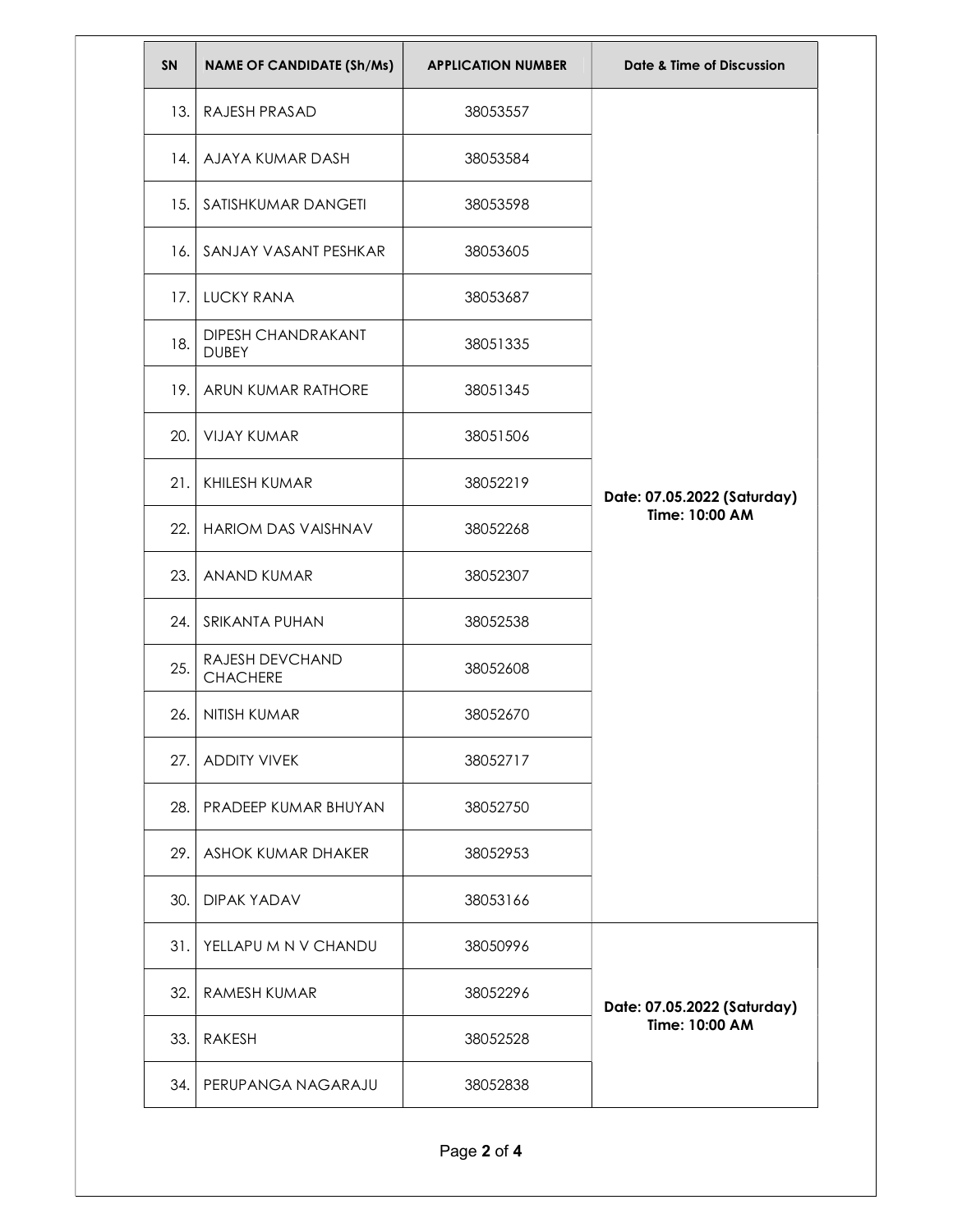| SN  | <b>NAME OF CANDIDATE (Sh/Ms)</b> | <b>APPLICATION NUMBER</b> | Date & Time of Discussion                     |
|-----|----------------------------------|---------------------------|-----------------------------------------------|
| 35. | DILEEP KUMAR MAHATO              | 38052898                  |                                               |
|     | 36. RAJ KISHORE SINHA            | 38053307                  |                                               |
| 37. | YOGESH CHANDRA SAHU              | 38052752                  |                                               |
| 38. | <b>AKSHAT NAGAL</b>              | 38053177                  |                                               |
| 39. | <b>SUMIT KUMAR</b>               | 38053301                  |                                               |
| 40. | DHARMENDRA KUMAR<br>VISHWAKARMA  | 38051318                  |                                               |
| 41. | MANISH KUMAR<br><b>DEWANGAN</b>  | 38051523                  |                                               |
| 42. | MAHESH WASU                      | 38051525                  | Date: 07.05.2022 (Saturday)<br>Time: 10:00 AM |
| 43. | CHANDRASHEKHAR<br><b>PASHINE</b> | 38051527                  |                                               |
| 44. | SOURAV DAS                       | 38051002                  |                                               |
| 45. | ARUN KUMAR SAHU                  | 38051895                  |                                               |
| 46. | <b>TRIPATI KUMAR SAHU</b>        | 38052558                  |                                               |
| 47. | <b>KUNDAN KUMAR</b>              | 38052683                  |                                               |
| 48. | <b>DURGA DAS KUNDU</b>           | 38052592                  |                                               |
| 49. | <b>VIVEK TRIVEDI</b>             | 38053038                  |                                               |
| 50. | <b>GOUTAM GANGULY</b>            | 38052948                  |                                               |
| 51. | SANJAY KUMAR                     | 38053146                  |                                               |
| 52. | SANTRAM KUMHAR                   | 38053281                  |                                               |
| 53. | <b>NISHANT</b>                   | 38053347                  |                                               |
|     | 54.   KANHIAYA PANDEY            | 38053321                  |                                               |
| 55. | <b>NIKHILESH GAWHADE</b>         | 38053406                  |                                               |
| 56. | LOKEAHWAR KUMAR<br>RAGHUWANSHI   | 38053482                  |                                               |